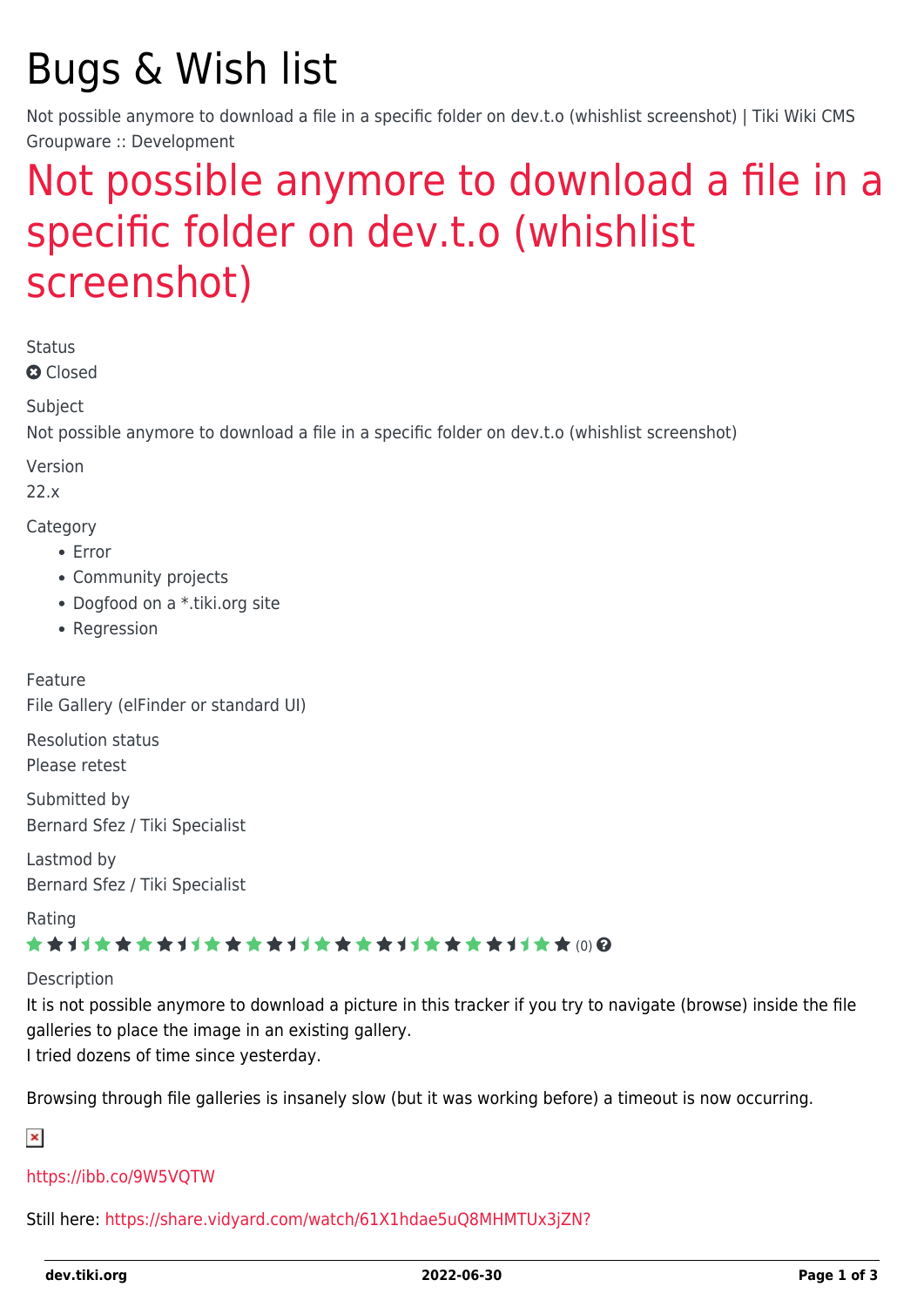#### Finally !!!



Importance 10 high Easy to solve? 5 Priority 50 Demonstrate Bug (Tiki 19+) Please demonstrate your bug on show2.tikiwiki.org Version: trunk ▼ [Create show2.tikiwiki.org instance](#page--1-0) Ticket ID 7658 Created Thursday 04 February, 2021 06:23:35 GMT-0000 by Bernard Sfez / Tiki Specialist

LastModif Tuesday 01 June, 2021 14:46:20 GMT-0000

## Comments



**dev.tiki.org 2022-06-30 Page 2 of 3**